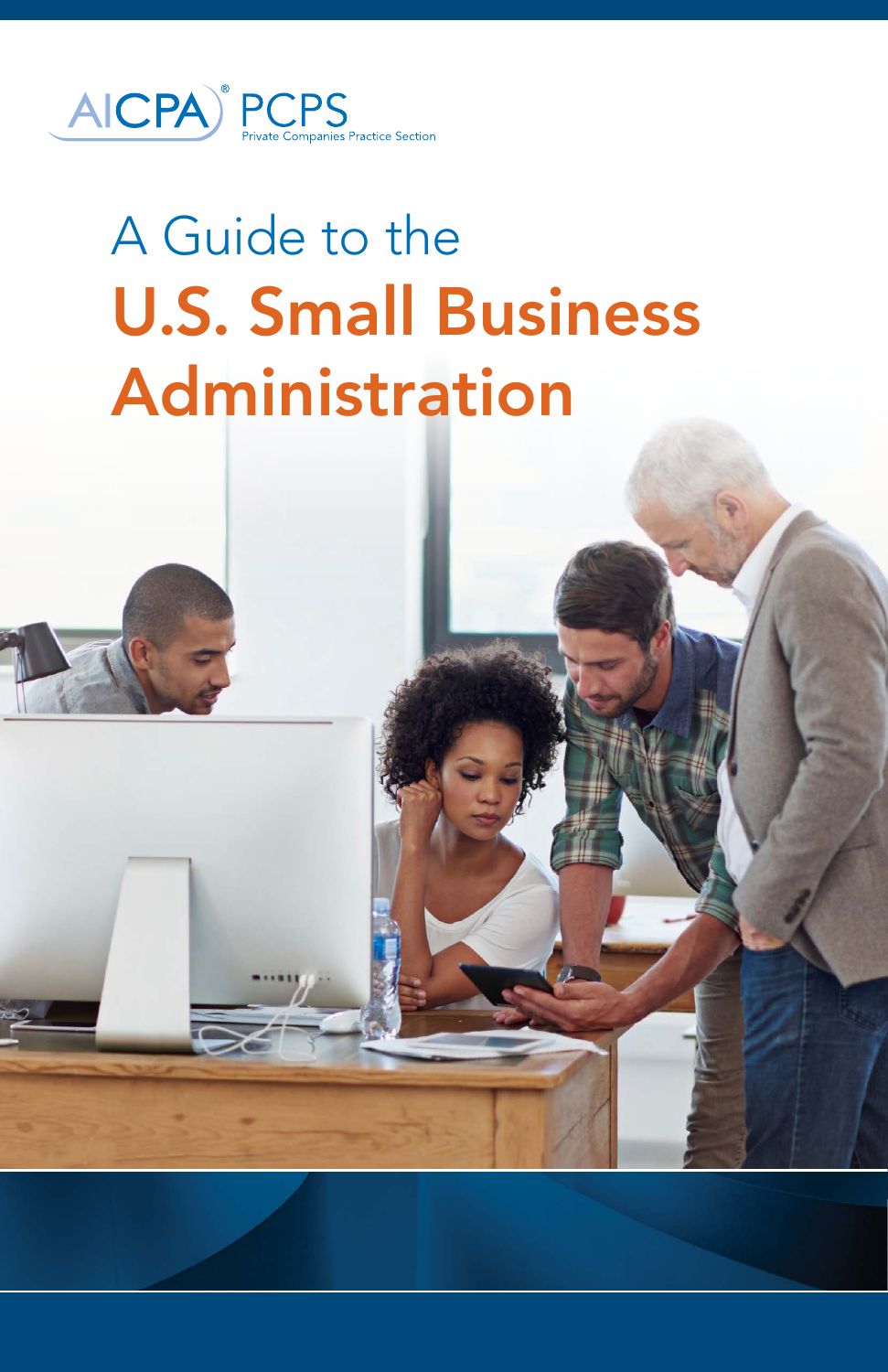# TABLE OF CONTENTS

#### Section 1: Resources for Start-Up Businesses

#### Section 2: Resources for Existing Businesses

#### More Small Business Resources

| Small Business Owners' Frequently Asked Questions 9 |  |
|-----------------------------------------------------|--|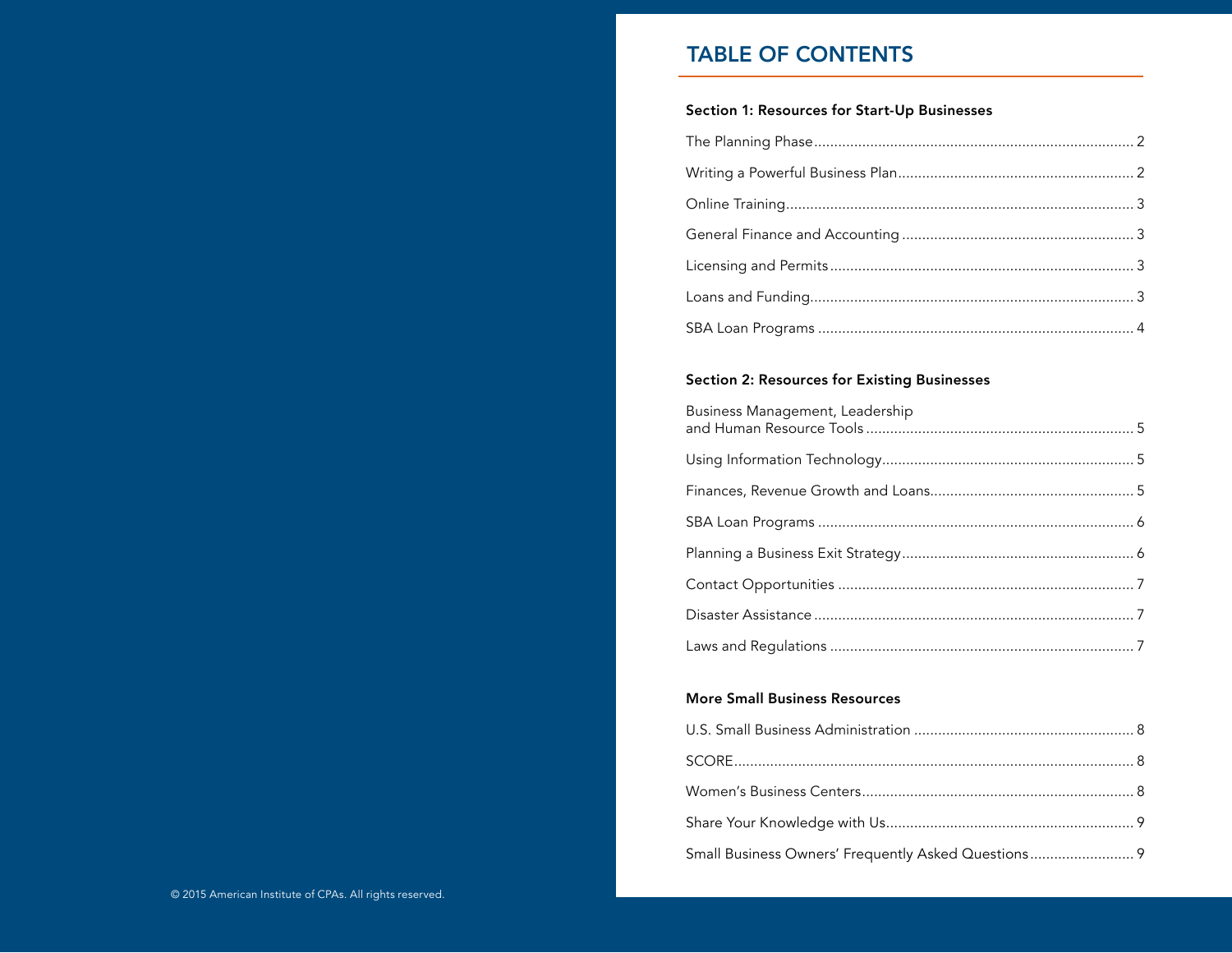# <span id="page-2-0"></span>Helping Small Businesses Succeed

Businesses of all sizes rely on CPAs for their financial expertise and knowledge of how businesses can be managed successfully and positioned for growth. For the small business owner, there is no such thing as too much help or information. That's why the AICPA has joined the U.S. Small Business Administration (SBA), an independent agency of the federal government dedicated to helping Americans start, build and grow their small businesses.

As CPAs and trusted advisers assisting your clients or employer through each stage of the business life cycle, the SBA library will prove to be a valuable asset. This guide will give you an overview of its many tools and resources.

# Resources for Start-Up Businesses

#### The Planning Phase

overwhelming into the digestible and actionable. You also understand that planning is valuable and critical to business success. As you guide your clients For many small business pioneers, getting started can be the most difficult challenge. Part of the rich value you provide as a CPA is your ability to turn the or employer through the planning process, you can leverage a variety of SBA resources, including an interactive business readiness assessment and free online courses on starting a business.

[sba.gov/thinking-about-starting](https://www.sba.gov/thinking-about-starting)

#### Writing a Powerful Business Plan

An effective business plan is a small business owner's blueprint to success. As a CPA, you have the tactical vision to translate a great idea into a clear and well-designed plan. Through the SBA, you'll find an abundance of information on writing and getting the most out of a business plan, including step-by-step tutorials, best-practices samples and online workshops.

s[ba.gov/category/navigation-structure/starting-managing-business/starting](http://www.sba.gov/category/navigation-structure/starting-managing-business/starting-business/writing-business-plan)[business/writing-business-plan](http://www.sba.gov/category/navigation-structure/starting-managing-business/starting-business/writing-business-plan)

#### Online Training

Regardless of what stage they are at in their business plan, small business owners can enrich their business knowledge with SBA online courses on topics such as starting and managing a business, finance and accounting, contracting and more.

[sba.gov/category/navigation-structure/counseling-training](http://www.sba.gov/category/navigation-structure/counseling-training) 

#### General Finance and Accounting

Small business owners need a basic familiarity with accounting and finance to successfully manage their business. You can help them understand what they need to know and simplify complex information. The SBA's online library can complement the knowledge you bring to your client or organization. It covers topics like personal and business finance, funding options, credit and borrowing, and breakeven analysis. There is even a calculator to help small business owners accurately gauge start-up expenses.

[sba.gov/category/navigation-structure/starting-managing-business/](https://www.sba.gov/category/navigation-structure/starting-managing-business/starting-business/preparing-your-finances/understanding-basics) [starting-business/preparing-your-finances/understanding-basics](https://www.sba.gov/category/navigation-structure/starting-managing-business/starting-business/preparing-your-finances/understanding-basics)

#### Licensing and Permits

Organizations need to understand the city, state and federal requirements of licensing their business and obtain the necessary permits or licenses. The SBA website is a centralized repository of information on state and federal requirements and application procedures.

[sba.gov/category/navigation-structure/starting-managing-business/](https://www.sba.gov/category/navigation-structure/starting-managing-business/starting-business/obtain-business-licenses-) [starting-business/obtain-business-licenses-](https://www.sba.gov/category/navigation-structure/starting-managing-business/starting-business/obtain-business-licenses-)

#### Loans and Funding

There are many funding possibilities available to small business owners. As you help them understand and select the right financing blend, you can use information on the SBA website explaining the pros and cons of myriad options, including private venture capital, loans and grants. Use the Loans and Grants Search Tool to best identify available government financing programs.

[sba.gov/category/navigation-structure/starting-managing-business/](http://www.sba.gov/category/navigation-structure/starting-managing-business/starting-business/loans-grants-funding) [starting-business/loans-grants-funding](http://www.sba.gov/category/navigation-structure/starting-managing-business/starting-business/loans-grants-funding)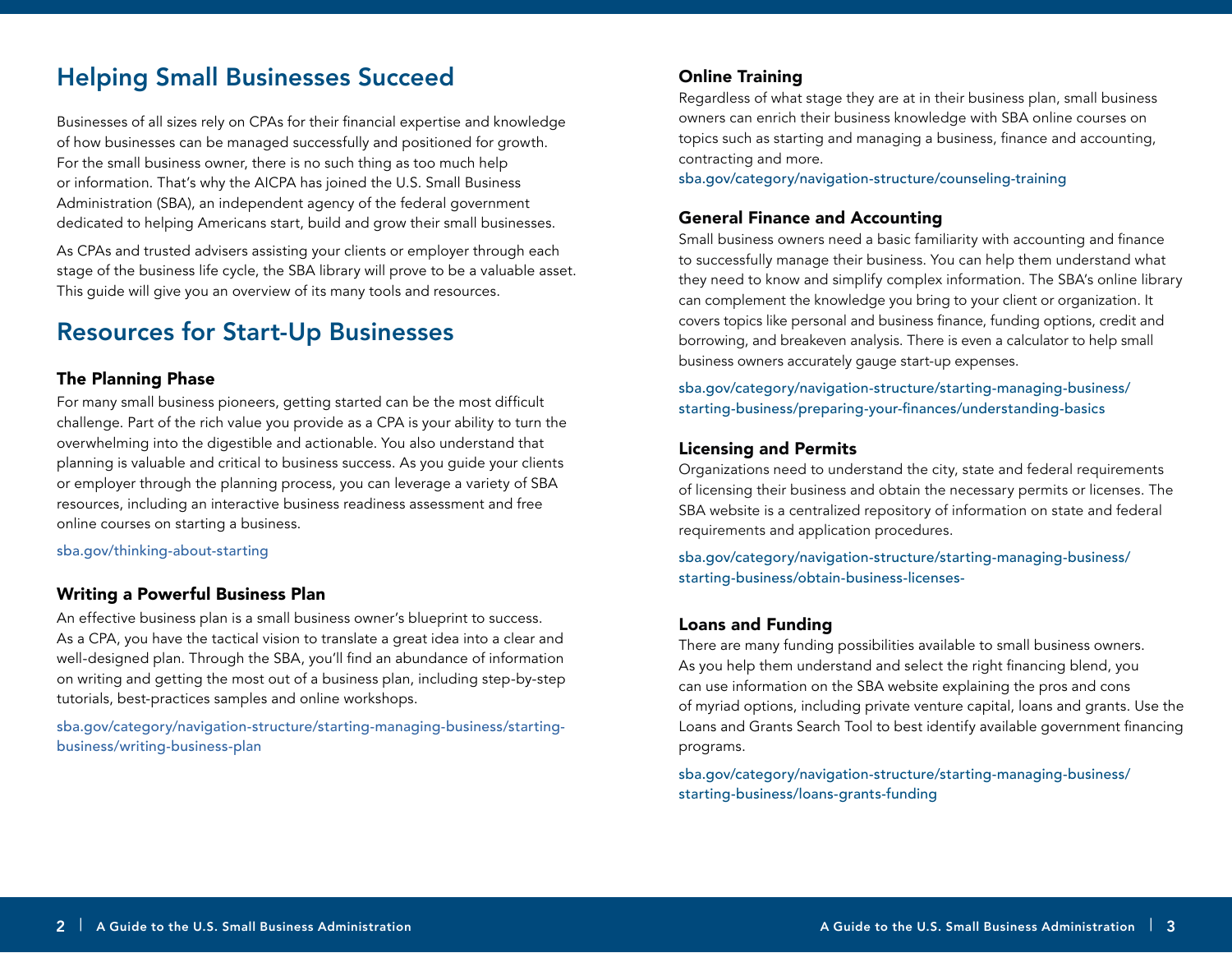#### <span id="page-3-0"></span>SBA Loan Programs

The SBA offers numerous loan programs to assist small businesses. It is important to note, however, that the SBA is primarily a guarantor of loans made by private and other institutions and does not offer the actual funds to assist small businesses. Loans include:

- ▶ 7(a) Loans: The most basic and most popular type of loan among SBA's business loan programs. Express loans offer expedited loan procedures in which an application response will be given within 36 hours.
	- CAPLines: Designed to help small businesses meet their short-term and cyclical working capital needs
	- SBA Export Loan Programs: Designed to help develop or expand export activities
	- Advantage Loans: SBA guarantees the Small/Rural Lender Advantage Loan, the Community Advantage Loan and the Small Loan Advantage
	- Rural Business Loans: Designed for businesses in rural communities, and can be used for working capital, machinery and equipment, buildings and real estate, and certain types of debt refinancing
	- Community Advantage Loans: A pilot loan program designed to meet the credit, management and technical assistance needs of small businesses in underserved markets
- ▶ CDC/504 Loan: A loan program that provides growing businesses with long-term, fixed-rate financing to acquire major fixed assets for expansion or modernization.
- Microloan: A loan program that provides very small, short-term loans to startup, newly established or growing small businesses.

[sba.gov/content/sba-loans](http://www.sba.gov/content/sba-loans)

# Resources for Existing Businesses

#### Business Management, Leadership and Human Resource Tools

To successfully run a small business, owners need specific peoplemanagement skills as well as knowledge of key business practices, such as marketing. You can help your client or employer enrich their leadership skills by directing them to SBA online tools and resources on the basics of leadership, management and marketing.

sb[a.gov/category/navigation-structure/starting-managing-business/](http://www.sba.gov/category/navigation-structure/starting-managing-business/managing-business) [managing-business](http://www.sba.gov/category/navigation-structure/starting-managing-business/managing-business)

#### Using Information Technology

Today's competitive business climate demands that small business owners understand and use the latest technology. Simplify the learning and adoption process by taking advantage of SBA online glossaries of key terms. For those looking to use the web as a means of revenue generation, there are resources for developing effective e-Commerce and online advertising.

[sba.gov/category/navigation-structure/starting-managing-business/](http://www.sba.gov/category/navigation-structure/starting-managing-business/managing-business/running-business/using-technology) [managing-business/running-business/using-technology](http://www.sba.gov/category/navigation-structure/starting-managing-business/managing-business/running-business/using-technology)

#### Finances, Revenue Growth and Loans

Small businesses often need additional financing to grow their operations. As you talk to your client or employer about selecting the best financing package, you can further substantiate the conversation with SBA online resources. Sample budgets, strategic plans, reports and background information can help small business owners identify factors to consider before borrowing money. Additionally, there are easy-to-follow outlines of the unique benefits and application procedures for multiple financing options, including venture capital and small business investment company loans.

[sba.gov/content/financing-growth](http://www.sba.gov/content/financing-growth)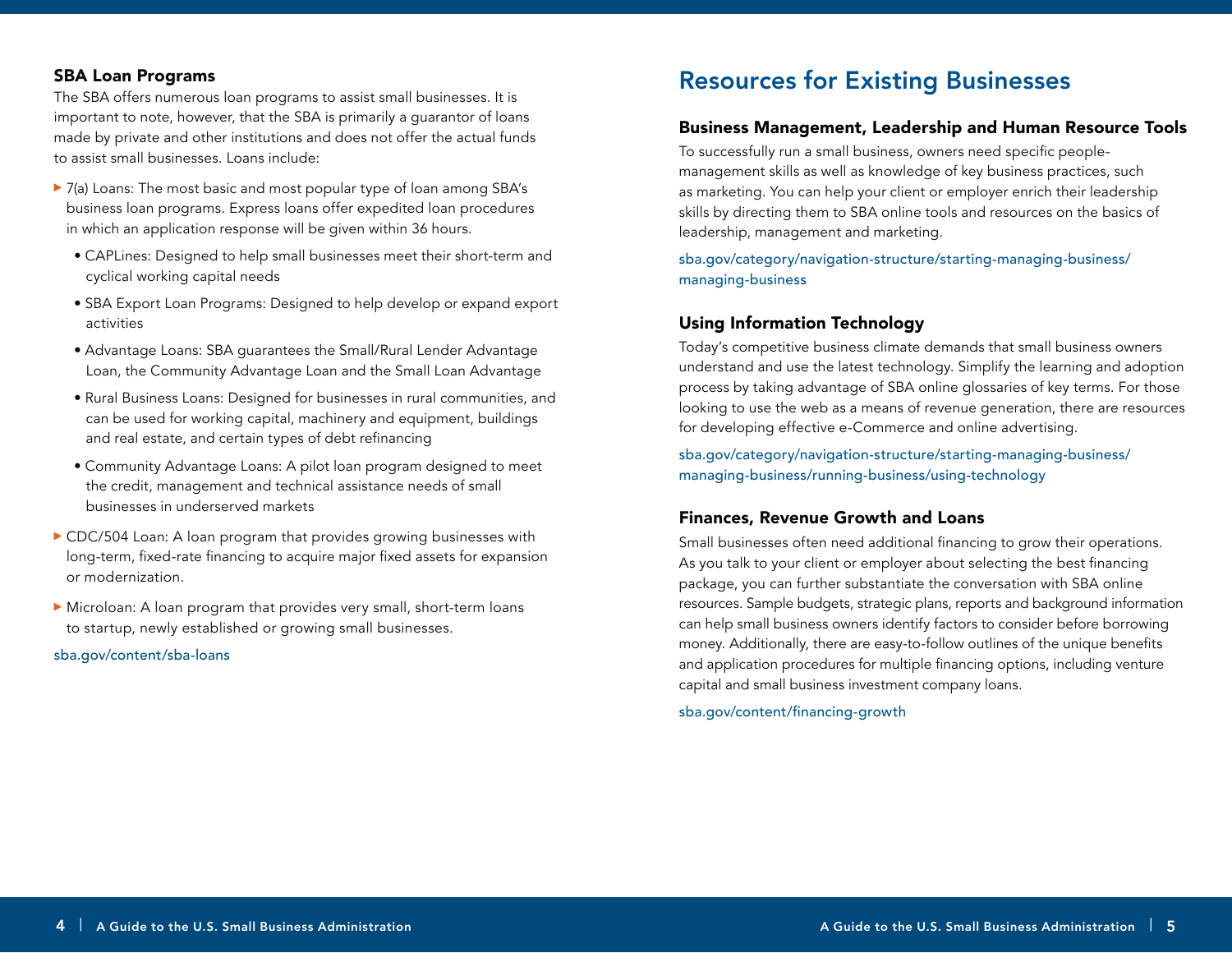#### <span id="page-4-0"></span>SBA Loan Programs

The SBA offers numerous loan programs to assist small businesses. It is important to note, however, that the SBA is primarily a guarantor of loans made by private and other institutions and does not offer the actual funds to assist small businesses. Loans include:

- ▶ 7(a) Loans: The most basic and most popular type of loan among SBA's business loan programs. Express loans offer expedited loan procedures in which an application response will be given within 36 hours.
	- CAPLines: Designed to help small businesses meet their short-term and cyclical working capital needs
	- SBA Export Loan Programs: Designed to help develop or expand export activities
	- Advantage Loans: SBA guarantees the Small/Rural Lender Advantage Loan, the Community Advantage Loan and the Small Loan Advantage
	- Rural Business Loans: Designed for businesses in rural communities, and can be used for working capital, machinery and equipment, buildings and real estate, and certain types of debt refinancing
	- Community Advantage Loans: A pilot loan program designed to meet the credit, management and technical assistance needs of small businesses in underserved markets
- CDC/504 Loan: A loan program that provides growing businesses with long-term, fixed-rate financing to acquire major fixed assets for expansion or modernization.
- Microloan: A loan program that provides very small, short-term loans to startup, newly established or growing small businesses.

sba.gov/content/sba-loans

#### Planning a Business Exit Strategy

When business owners are ready to exit their small businesses, whether through selling, merging or simply closing their doors, they need help. The SBA website features procedural walkthroughs and best practices information for planning the exit, selling a business, transferring ownership, liquidating assets, filing bankruptcy and officially closing.

[sba.gov/category/navigation-structure/starting-managing-business/](http://www.sba.gov/category/navigation-structure/starting-managing-business/managing-business/getting-out) [managing-business/getting-out](http://www.sba.gov/category/navigation-structure/starting-managing-business/managing-business/getting-out)

#### Contract Opportunities

Many small business owners may be unaware of contracting opportunities with the federal government. If they are looking for new ways to expand their business, you can point them to an online overview of regulations, policies, size standards and best practices in government contracts. Additionally, there is a step-by-step process on how to prepare bids and how to register a small business for various contracting programs, including business matchmaking events and small business certification programs.

[sba.gov/category/navigation-structure/contracting](http://www.sba.gov/category/navigation-structure/contracting)

#### Disaster Assistance

In the unfortunate event of a disaster, small businesses need as much help as possible. The SBA provides various types of disaster assistance loans to help small business owners get back on their feet. These include business physical disaster loans, economic injury disaster loans, military reservists' economic injury loans and home and personal property loans. Online walkthroughs offer instructions on preparing for a disaster and applying for assistance if it is needed. There also is contact information for SBA field offices, customer service center and process and disbursement center.

[sba.gov/category/navigation-structure/loans-grants/small-business-loans/](http://www.sba.gov/category/navigation-structure/loans-grants/small-business-loans/disaster-loans) [disaster-loans](http://www.sba.gov/category/navigation-structure/loans-grants/small-business-loans/disaster-loans)

#### Laws and Regulations

The SBA and the Offices of Advocacy, National Ombudsman, and Hearings and Appeals represent small businesses concerns. You and your clients can stay up to date with SBA reports, statistics, records, studies, and information on the latest laws and regulations affecting small businesses.

[sba.gov/advocacy](http://www.sba.gov/advocacy)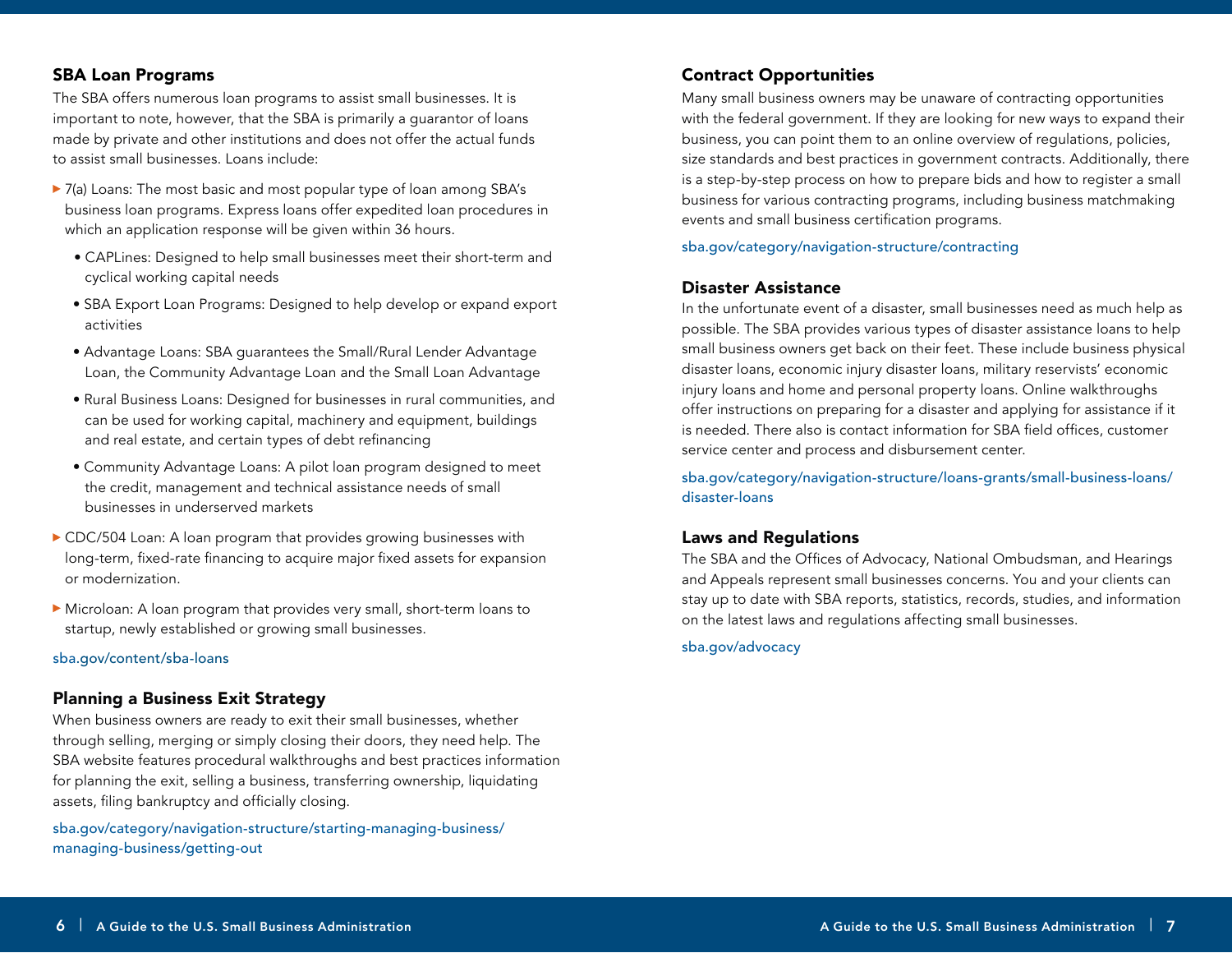# <span id="page-5-0"></span>More Small Business Resources

# U.S. Small Business Administration

#### **Online**

If you don't find the tool you need in the resources discussed, the SBA website offers many other articles and tools that may cover the specific category you, your client or organization may be seeking. Visit [sba.gov](http://www.sba.gov).

## Development Centers

The Office of Small Business Development Centers (SBDC) provides current and prospective small business owners with information and guidance in central and easily accessible branch locations. Visit [sba.gov/about-offices-content/1/700](http://www.sba.gov/about-offices-content/1/700).

# District Offices

In addition to its resource partners, the SBA operates full service district offices in every state of the country. To locate the district office closest to you, visit [sba.gov/about-offices-list/2](http://www.sba.gov/about-offices-list/2).

# **SCORE**

Otherwise known as Counselors to America's Small Business, SCORE is a leading source of free and confidential small business advice for entrepreneurs and a resource partner with the SBA. Learn more at [score.org](http://www.score.org).

### Women's Business Centers

Women's Business Centers are designed to enable women to achieve their dreams and improve their communities by helping them start and run successful businesses, regardless of social or financial disadvantage, race, ethnicity or business background. To find a local center, visit [sba.gov/tools/local-assistance/wbc.](https://www.sba.gov/tools/local-assistance/wbc)



# Share Your Knowledge With Us

If you encounter a great tool, article or presentation on the SBA site that you feel would benefit other CPAs, their firms, organizations or clients, please contact us at 800.CPA.FIRM or e-mail us at <pcps@aicpa.org>.

# Small Business Owners' Frequently Asked Questions

How do I get a loan or grant? How do I get a tax identification number? What classifies a business as "small"? How can I get my business certified as woman- or minority-owned? How do I find an investor for my business? These are some of the SBA's most requested topics. For the full list of questions and answers, visit [sba.gov/category/advocacy-navigation-structure/faqs.](https://www.sba.gov/category/advocacy-navigation-structure/faqs)